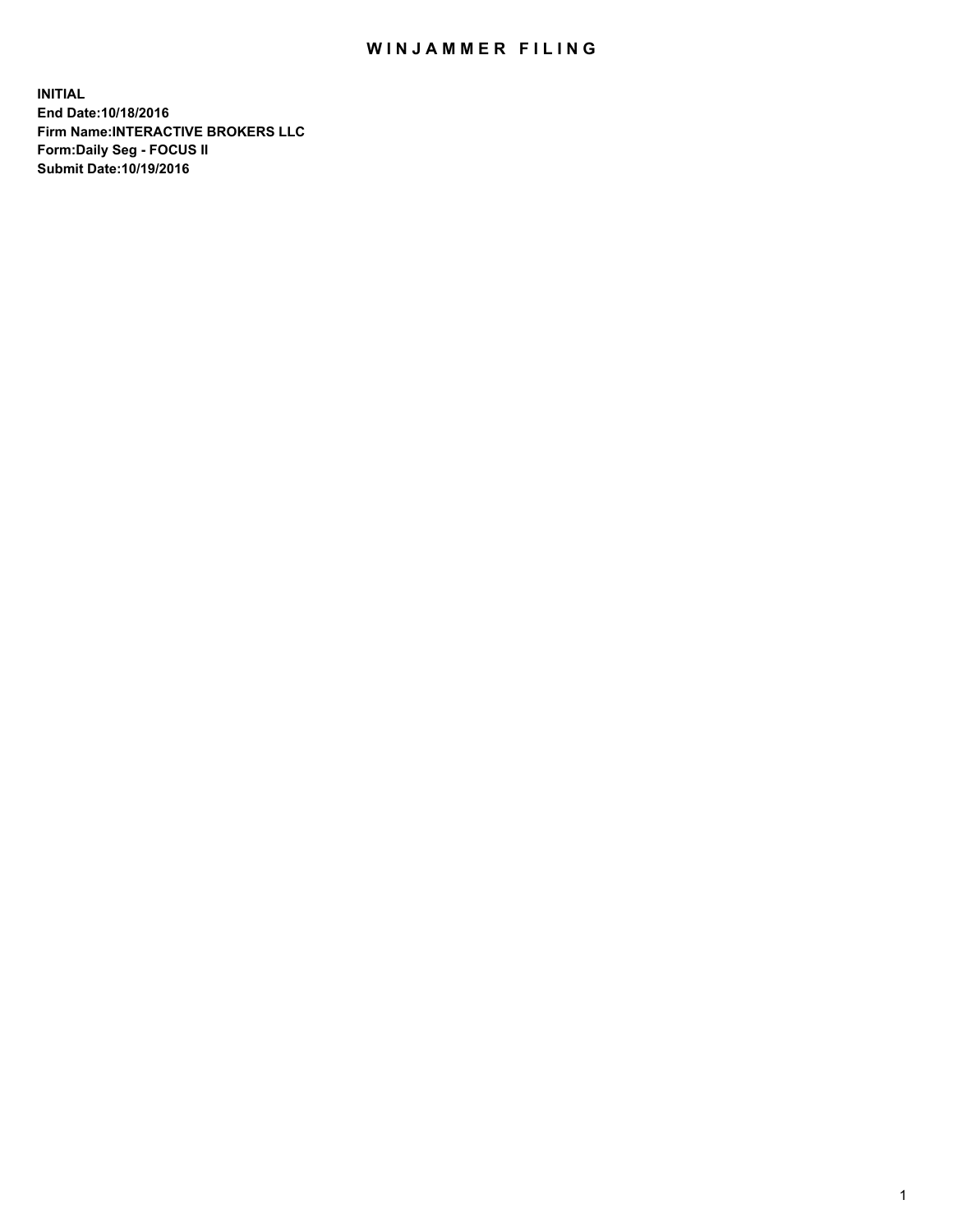## **INITIAL End Date:10/18/2016 Firm Name:INTERACTIVE BROKERS LLC Form:Daily Seg - FOCUS II Submit Date:10/19/2016 Daily Segregation - Cover Page**

| Name of Company<br><b>Contact Name</b><br><b>Contact Phone Number</b><br><b>Contact Email Address</b>                                                                                                                                                                                                                          | <b>INTERACTIVE BROKERS LLC</b><br><b>James Menicucci</b><br>203-618-8085<br>jmenicucci@interactivebrokers.c<br>om |
|--------------------------------------------------------------------------------------------------------------------------------------------------------------------------------------------------------------------------------------------------------------------------------------------------------------------------------|-------------------------------------------------------------------------------------------------------------------|
| FCM's Customer Segregated Funds Residual Interest Target (choose one):<br>a. Minimum dollar amount: ; or<br>b. Minimum percentage of customer segregated funds required:%; or<br>c. Dollar amount range between: and; or<br>d. Percentage range of customer segregated funds required between:% and%.                          | $\overline{\mathbf{0}}$<br>0<br>155,000,000 245,000,000<br>0 <sub>0</sub>                                         |
| FCM's Customer Secured Amount Funds Residual Interest Target (choose one):<br>a. Minimum dollar amount: ; or<br>b. Minimum percentage of customer secured funds required:%; or<br>c. Dollar amount range between: and; or<br>d. Percentage range of customer secured funds required between: % and %.                          | $\overline{\mathbf{0}}$<br>0<br>80,000,000 120,000,000<br>0 <sub>0</sub>                                          |
| FCM's Cleared Swaps Customer Collateral Residual Interest Target (choose one):<br>a. Minimum dollar amount: ; or<br>b. Minimum percentage of cleared swaps customer collateral required:% ; or<br>c. Dollar amount range between: and; or<br>d. Percentage range of cleared swaps customer collateral required between:% and%. | $\overline{\mathbf{0}}$<br>$\overline{\mathbf{0}}$<br>0 <sub>0</sub><br><u>00</u>                                 |

Attach supporting documents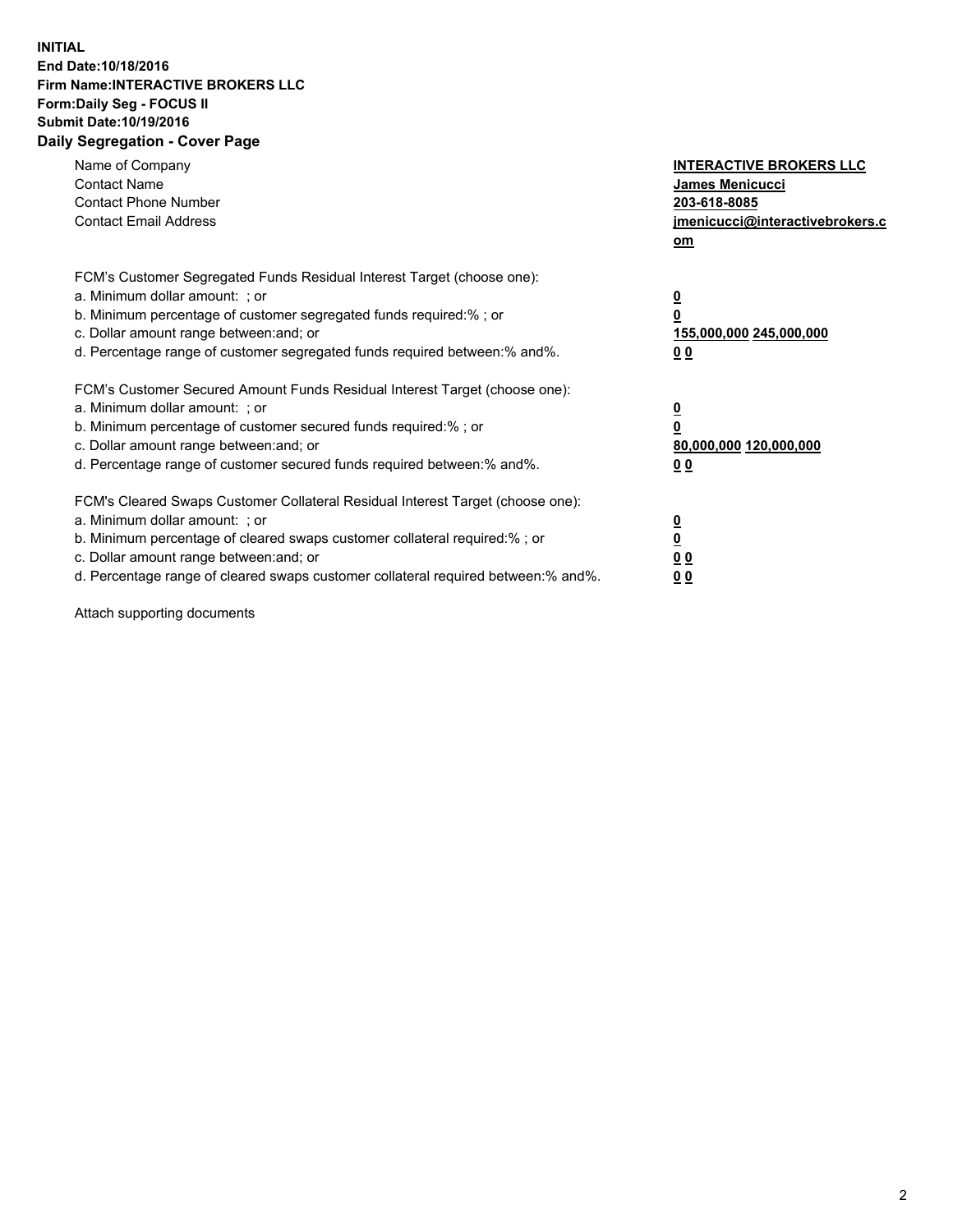## **INITIAL End Date:10/18/2016 Firm Name:INTERACTIVE BROKERS LLC Form:Daily Seg - FOCUS II Submit Date:10/19/2016 Daily Segregation - Secured Amounts**

| Dany Ocgregation - Occurea Aniounts                                              |                                                                                                                                                                                                                                                                                                                                                                                                                                                                                                                                                                                                                                                                                                                                                                                                                                                                                                                                                                                                                                                                                                                                                                                                                                                                                                                                                                                                                                                                                                                                                                                                                                                                                                                                                                                                                                                                                                                                                                                                                                                                                                                                                                                                                  |
|----------------------------------------------------------------------------------|------------------------------------------------------------------------------------------------------------------------------------------------------------------------------------------------------------------------------------------------------------------------------------------------------------------------------------------------------------------------------------------------------------------------------------------------------------------------------------------------------------------------------------------------------------------------------------------------------------------------------------------------------------------------------------------------------------------------------------------------------------------------------------------------------------------------------------------------------------------------------------------------------------------------------------------------------------------------------------------------------------------------------------------------------------------------------------------------------------------------------------------------------------------------------------------------------------------------------------------------------------------------------------------------------------------------------------------------------------------------------------------------------------------------------------------------------------------------------------------------------------------------------------------------------------------------------------------------------------------------------------------------------------------------------------------------------------------------------------------------------------------------------------------------------------------------------------------------------------------------------------------------------------------------------------------------------------------------------------------------------------------------------------------------------------------------------------------------------------------------------------------------------------------------------------------------------------------|
| Foreign Futures and Foreign Options Secured Amounts                              |                                                                                                                                                                                                                                                                                                                                                                                                                                                                                                                                                                                                                                                                                                                                                                                                                                                                                                                                                                                                                                                                                                                                                                                                                                                                                                                                                                                                                                                                                                                                                                                                                                                                                                                                                                                                                                                                                                                                                                                                                                                                                                                                                                                                                  |
| Amount required to be set aside pursuant to law, rule or regulation of a foreign | $0$ [7305]                                                                                                                                                                                                                                                                                                                                                                                                                                                                                                                                                                                                                                                                                                                                                                                                                                                                                                                                                                                                                                                                                                                                                                                                                                                                                                                                                                                                                                                                                                                                                                                                                                                                                                                                                                                                                                                                                                                                                                                                                                                                                                                                                                                                       |
| government or a rule of a self-regulatory organization authorized thereunder     |                                                                                                                                                                                                                                                                                                                                                                                                                                                                                                                                                                                                                                                                                                                                                                                                                                                                                                                                                                                                                                                                                                                                                                                                                                                                                                                                                                                                                                                                                                                                                                                                                                                                                                                                                                                                                                                                                                                                                                                                                                                                                                                                                                                                                  |
| Net ledger balance - Foreign Futures and Foreign Option Trading - All Customers  |                                                                                                                                                                                                                                                                                                                                                                                                                                                                                                                                                                                                                                                                                                                                                                                                                                                                                                                                                                                                                                                                                                                                                                                                                                                                                                                                                                                                                                                                                                                                                                                                                                                                                                                                                                                                                                                                                                                                                                                                                                                                                                                                                                                                                  |
| A. Cash                                                                          | 358,565,587 [7315]                                                                                                                                                                                                                                                                                                                                                                                                                                                                                                                                                                                                                                                                                                                                                                                                                                                                                                                                                                                                                                                                                                                                                                                                                                                                                                                                                                                                                                                                                                                                                                                                                                                                                                                                                                                                                                                                                                                                                                                                                                                                                                                                                                                               |
|                                                                                  | 0 [7317]                                                                                                                                                                                                                                                                                                                                                                                                                                                                                                                                                                                                                                                                                                                                                                                                                                                                                                                                                                                                                                                                                                                                                                                                                                                                                                                                                                                                                                                                                                                                                                                                                                                                                                                                                                                                                                                                                                                                                                                                                                                                                                                                                                                                         |
|                                                                                  | 5,027,663 [7325]                                                                                                                                                                                                                                                                                                                                                                                                                                                                                                                                                                                                                                                                                                                                                                                                                                                                                                                                                                                                                                                                                                                                                                                                                                                                                                                                                                                                                                                                                                                                                                                                                                                                                                                                                                                                                                                                                                                                                                                                                                                                                                                                                                                                 |
|                                                                                  |                                                                                                                                                                                                                                                                                                                                                                                                                                                                                                                                                                                                                                                                                                                                                                                                                                                                                                                                                                                                                                                                                                                                                                                                                                                                                                                                                                                                                                                                                                                                                                                                                                                                                                                                                                                                                                                                                                                                                                                                                                                                                                                                                                                                                  |
|                                                                                  | 246,511 [7335]                                                                                                                                                                                                                                                                                                                                                                                                                                                                                                                                                                                                                                                                                                                                                                                                                                                                                                                                                                                                                                                                                                                                                                                                                                                                                                                                                                                                                                                                                                                                                                                                                                                                                                                                                                                                                                                                                                                                                                                                                                                                                                                                                                                                   |
|                                                                                  | -20,871 [7337]                                                                                                                                                                                                                                                                                                                                                                                                                                                                                                                                                                                                                                                                                                                                                                                                                                                                                                                                                                                                                                                                                                                                                                                                                                                                                                                                                                                                                                                                                                                                                                                                                                                                                                                                                                                                                                                                                                                                                                                                                                                                                                                                                                                                   |
|                                                                                  | 363,818,890 [7345]                                                                                                                                                                                                                                                                                                                                                                                                                                                                                                                                                                                                                                                                                                                                                                                                                                                                                                                                                                                                                                                                                                                                                                                                                                                                                                                                                                                                                                                                                                                                                                                                                                                                                                                                                                                                                                                                                                                                                                                                                                                                                                                                                                                               |
|                                                                                  | 54,918 [7351]                                                                                                                                                                                                                                                                                                                                                                                                                                                                                                                                                                                                                                                                                                                                                                                                                                                                                                                                                                                                                                                                                                                                                                                                                                                                                                                                                                                                                                                                                                                                                                                                                                                                                                                                                                                                                                                                                                                                                                                                                                                                                                                                                                                                    |
|                                                                                  | 0 [7352] 54,918 [7354]                                                                                                                                                                                                                                                                                                                                                                                                                                                                                                                                                                                                                                                                                                                                                                                                                                                                                                                                                                                                                                                                                                                                                                                                                                                                                                                                                                                                                                                                                                                                                                                                                                                                                                                                                                                                                                                                                                                                                                                                                                                                                                                                                                                           |
|                                                                                  | 363,873,808 [7355]                                                                                                                                                                                                                                                                                                                                                                                                                                                                                                                                                                                                                                                                                                                                                                                                                                                                                                                                                                                                                                                                                                                                                                                                                                                                                                                                                                                                                                                                                                                                                                                                                                                                                                                                                                                                                                                                                                                                                                                                                                                                                                                                                                                               |
|                                                                                  |                                                                                                                                                                                                                                                                                                                                                                                                                                                                                                                                                                                                                                                                                                                                                                                                                                                                                                                                                                                                                                                                                                                                                                                                                                                                                                                                                                                                                                                                                                                                                                                                                                                                                                                                                                                                                                                                                                                                                                                                                                                                                                                                                                                                                  |
|                                                                                  | 363,873,808 [7360]                                                                                                                                                                                                                                                                                                                                                                                                                                                                                                                                                                                                                                                                                                                                                                                                                                                                                                                                                                                                                                                                                                                                                                                                                                                                                                                                                                                                                                                                                                                                                                                                                                                                                                                                                                                                                                                                                                                                                                                                                                                                                                                                                                                               |
|                                                                                  |                                                                                                                                                                                                                                                                                                                                                                                                                                                                                                                                                                                                                                                                                                                                                                                                                                                                                                                                                                                                                                                                                                                                                                                                                                                                                                                                                                                                                                                                                                                                                                                                                                                                                                                                                                                                                                                                                                                                                                                                                                                                                                                                                                                                                  |
|                                                                                  |                                                                                                                                                                                                                                                                                                                                                                                                                                                                                                                                                                                                                                                                                                                                                                                                                                                                                                                                                                                                                                                                                                                                                                                                                                                                                                                                                                                                                                                                                                                                                                                                                                                                                                                                                                                                                                                                                                                                                                                                                                                                                                                                                                                                                  |
|                                                                                  |                                                                                                                                                                                                                                                                                                                                                                                                                                                                                                                                                                                                                                                                                                                                                                                                                                                                                                                                                                                                                                                                                                                                                                                                                                                                                                                                                                                                                                                                                                                                                                                                                                                                                                                                                                                                                                                                                                                                                                                                                                                                                                                                                                                                                  |
|                                                                                  | 21,875 [7500]                                                                                                                                                                                                                                                                                                                                                                                                                                                                                                                                                                                                                                                                                                                                                                                                                                                                                                                                                                                                                                                                                                                                                                                                                                                                                                                                                                                                                                                                                                                                                                                                                                                                                                                                                                                                                                                                                                                                                                                                                                                                                                                                                                                                    |
|                                                                                  | 0 [7520] 21,875 [7530]                                                                                                                                                                                                                                                                                                                                                                                                                                                                                                                                                                                                                                                                                                                                                                                                                                                                                                                                                                                                                                                                                                                                                                                                                                                                                                                                                                                                                                                                                                                                                                                                                                                                                                                                                                                                                                                                                                                                                                                                                                                                                                                                                                                           |
|                                                                                  |                                                                                                                                                                                                                                                                                                                                                                                                                                                                                                                                                                                                                                                                                                                                                                                                                                                                                                                                                                                                                                                                                                                                                                                                                                                                                                                                                                                                                                                                                                                                                                                                                                                                                                                                                                                                                                                                                                                                                                                                                                                                                                                                                                                                                  |
|                                                                                  | 421,739,790 [7540]                                                                                                                                                                                                                                                                                                                                                                                                                                                                                                                                                                                                                                                                                                                                                                                                                                                                                                                                                                                                                                                                                                                                                                                                                                                                                                                                                                                                                                                                                                                                                                                                                                                                                                                                                                                                                                                                                                                                                                                                                                                                                                                                                                                               |
|                                                                                  | 0 [7560] 421,739,790 [7570]                                                                                                                                                                                                                                                                                                                                                                                                                                                                                                                                                                                                                                                                                                                                                                                                                                                                                                                                                                                                                                                                                                                                                                                                                                                                                                                                                                                                                                                                                                                                                                                                                                                                                                                                                                                                                                                                                                                                                                                                                                                                                                                                                                                      |
|                                                                                  |                                                                                                                                                                                                                                                                                                                                                                                                                                                                                                                                                                                                                                                                                                                                                                                                                                                                                                                                                                                                                                                                                                                                                                                                                                                                                                                                                                                                                                                                                                                                                                                                                                                                                                                                                                                                                                                                                                                                                                                                                                                                                                                                                                                                                  |
|                                                                                  | $0$ [7580]                                                                                                                                                                                                                                                                                                                                                                                                                                                                                                                                                                                                                                                                                                                                                                                                                                                                                                                                                                                                                                                                                                                                                                                                                                                                                                                                                                                                                                                                                                                                                                                                                                                                                                                                                                                                                                                                                                                                                                                                                                                                                                                                                                                                       |
|                                                                                  | $0$ [7590]                                                                                                                                                                                                                                                                                                                                                                                                                                                                                                                                                                                                                                                                                                                                                                                                                                                                                                                                                                                                                                                                                                                                                                                                                                                                                                                                                                                                                                                                                                                                                                                                                                                                                                                                                                                                                                                                                                                                                                                                                                                                                                                                                                                                       |
|                                                                                  | $0$ [7600]                                                                                                                                                                                                                                                                                                                                                                                                                                                                                                                                                                                                                                                                                                                                                                                                                                                                                                                                                                                                                                                                                                                                                                                                                                                                                                                                                                                                                                                                                                                                                                                                                                                                                                                                                                                                                                                                                                                                                                                                                                                                                                                                                                                                       |
|                                                                                  | $0$ [7610]                                                                                                                                                                                                                                                                                                                                                                                                                                                                                                                                                                                                                                                                                                                                                                                                                                                                                                                                                                                                                                                                                                                                                                                                                                                                                                                                                                                                                                                                                                                                                                                                                                                                                                                                                                                                                                                                                                                                                                                                                                                                                                                                                                                                       |
|                                                                                  |                                                                                                                                                                                                                                                                                                                                                                                                                                                                                                                                                                                                                                                                                                                                                                                                                                                                                                                                                                                                                                                                                                                                                                                                                                                                                                                                                                                                                                                                                                                                                                                                                                                                                                                                                                                                                                                                                                                                                                                                                                                                                                                                                                                                                  |
|                                                                                  | 0 [7615] 0 [7620]                                                                                                                                                                                                                                                                                                                                                                                                                                                                                                                                                                                                                                                                                                                                                                                                                                                                                                                                                                                                                                                                                                                                                                                                                                                                                                                                                                                                                                                                                                                                                                                                                                                                                                                                                                                                                                                                                                                                                                                                                                                                                                                                                                                                |
|                                                                                  |                                                                                                                                                                                                                                                                                                                                                                                                                                                                                                                                                                                                                                                                                                                                                                                                                                                                                                                                                                                                                                                                                                                                                                                                                                                                                                                                                                                                                                                                                                                                                                                                                                                                                                                                                                                                                                                                                                                                                                                                                                                                                                                                                                                                                  |
|                                                                                  | $0$ [7640]                                                                                                                                                                                                                                                                                                                                                                                                                                                                                                                                                                                                                                                                                                                                                                                                                                                                                                                                                                                                                                                                                                                                                                                                                                                                                                                                                                                                                                                                                                                                                                                                                                                                                                                                                                                                                                                                                                                                                                                                                                                                                                                                                                                                       |
|                                                                                  | $0$ [7650]                                                                                                                                                                                                                                                                                                                                                                                                                                                                                                                                                                                                                                                                                                                                                                                                                                                                                                                                                                                                                                                                                                                                                                                                                                                                                                                                                                                                                                                                                                                                                                                                                                                                                                                                                                                                                                                                                                                                                                                                                                                                                                                                                                                                       |
|                                                                                  | $0$ [7660]                                                                                                                                                                                                                                                                                                                                                                                                                                                                                                                                                                                                                                                                                                                                                                                                                                                                                                                                                                                                                                                                                                                                                                                                                                                                                                                                                                                                                                                                                                                                                                                                                                                                                                                                                                                                                                                                                                                                                                                                                                                                                                                                                                                                       |
|                                                                                  | $0$ [7670]                                                                                                                                                                                                                                                                                                                                                                                                                                                                                                                                                                                                                                                                                                                                                                                                                                                                                                                                                                                                                                                                                                                                                                                                                                                                                                                                                                                                                                                                                                                                                                                                                                                                                                                                                                                                                                                                                                                                                                                                                                                                                                                                                                                                       |
|                                                                                  | 0 [7675] 0 [7680]                                                                                                                                                                                                                                                                                                                                                                                                                                                                                                                                                                                                                                                                                                                                                                                                                                                                                                                                                                                                                                                                                                                                                                                                                                                                                                                                                                                                                                                                                                                                                                                                                                                                                                                                                                                                                                                                                                                                                                                                                                                                                                                                                                                                |
|                                                                                  |                                                                                                                                                                                                                                                                                                                                                                                                                                                                                                                                                                                                                                                                                                                                                                                                                                                                                                                                                                                                                                                                                                                                                                                                                                                                                                                                                                                                                                                                                                                                                                                                                                                                                                                                                                                                                                                                                                                                                                                                                                                                                                                                                                                                                  |
|                                                                                  | 52,553,089 [7700]                                                                                                                                                                                                                                                                                                                                                                                                                                                                                                                                                                                                                                                                                                                                                                                                                                                                                                                                                                                                                                                                                                                                                                                                                                                                                                                                                                                                                                                                                                                                                                                                                                                                                                                                                                                                                                                                                                                                                                                                                                                                                                                                                                                                |
|                                                                                  | $0$ [7710]                                                                                                                                                                                                                                                                                                                                                                                                                                                                                                                                                                                                                                                                                                                                                                                                                                                                                                                                                                                                                                                                                                                                                                                                                                                                                                                                                                                                                                                                                                                                                                                                                                                                                                                                                                                                                                                                                                                                                                                                                                                                                                                                                                                                       |
|                                                                                  | 9,531,963 [7720]                                                                                                                                                                                                                                                                                                                                                                                                                                                                                                                                                                                                                                                                                                                                                                                                                                                                                                                                                                                                                                                                                                                                                                                                                                                                                                                                                                                                                                                                                                                                                                                                                                                                                                                                                                                                                                                                                                                                                                                                                                                                                                                                                                                                 |
|                                                                                  | 246,508 [7730]                                                                                                                                                                                                                                                                                                                                                                                                                                                                                                                                                                                                                                                                                                                                                                                                                                                                                                                                                                                                                                                                                                                                                                                                                                                                                                                                                                                                                                                                                                                                                                                                                                                                                                                                                                                                                                                                                                                                                                                                                                                                                                                                                                                                   |
|                                                                                  | -20,871 [7735] 62,310,689 [7740]                                                                                                                                                                                                                                                                                                                                                                                                                                                                                                                                                                                                                                                                                                                                                                                                                                                                                                                                                                                                                                                                                                                                                                                                                                                                                                                                                                                                                                                                                                                                                                                                                                                                                                                                                                                                                                                                                                                                                                                                                                                                                                                                                                                 |
|                                                                                  | 0 [7760]                                                                                                                                                                                                                                                                                                                                                                                                                                                                                                                                                                                                                                                                                                                                                                                                                                                                                                                                                                                                                                                                                                                                                                                                                                                                                                                                                                                                                                                                                                                                                                                                                                                                                                                                                                                                                                                                                                                                                                                                                                                                                                                                                                                                         |
|                                                                                  | $0$ [7765]                                                                                                                                                                                                                                                                                                                                                                                                                                                                                                                                                                                                                                                                                                                                                                                                                                                                                                                                                                                                                                                                                                                                                                                                                                                                                                                                                                                                                                                                                                                                                                                                                                                                                                                                                                                                                                                                                                                                                                                                                                                                                                                                                                                                       |
|                                                                                  | 484,072,354 [7770]                                                                                                                                                                                                                                                                                                                                                                                                                                                                                                                                                                                                                                                                                                                                                                                                                                                                                                                                                                                                                                                                                                                                                                                                                                                                                                                                                                                                                                                                                                                                                                                                                                                                                                                                                                                                                                                                                                                                                                                                                                                                                                                                                                                               |
|                                                                                  | 120,198,546 [7380]                                                                                                                                                                                                                                                                                                                                                                                                                                                                                                                                                                                                                                                                                                                                                                                                                                                                                                                                                                                                                                                                                                                                                                                                                                                                                                                                                                                                                                                                                                                                                                                                                                                                                                                                                                                                                                                                                                                                                                                                                                                                                                                                                                                               |
|                                                                                  |                                                                                                                                                                                                                                                                                                                                                                                                                                                                                                                                                                                                                                                                                                                                                                                                                                                                                                                                                                                                                                                                                                                                                                                                                                                                                                                                                                                                                                                                                                                                                                                                                                                                                                                                                                                                                                                                                                                                                                                                                                                                                                                                                                                                                  |
|                                                                                  | 80,000,000 [7780]                                                                                                                                                                                                                                                                                                                                                                                                                                                                                                                                                                                                                                                                                                                                                                                                                                                                                                                                                                                                                                                                                                                                                                                                                                                                                                                                                                                                                                                                                                                                                                                                                                                                                                                                                                                                                                                                                                                                                                                                                                                                                                                                                                                                |
|                                                                                  | 40,198,546 [7785]                                                                                                                                                                                                                                                                                                                                                                                                                                                                                                                                                                                                                                                                                                                                                                                                                                                                                                                                                                                                                                                                                                                                                                                                                                                                                                                                                                                                                                                                                                                                                                                                                                                                                                                                                                                                                                                                                                                                                                                                                                                                                                                                                                                                |
|                                                                                  | B. Securities (at market)<br>Net unrealized profit (loss) in open futures contracts traded on a foreign board of trade<br>Exchange traded options<br>a. Market value of open option contracts purchased on a foreign board of trade<br>b. Market value of open contracts granted (sold) on a foreign board of trade<br>Net equity (deficit) (add lines 1. 2. and 3.)<br>Account liquidating to a deficit and account with a debit balances - gross amount<br>Less: amount offset by customer owned securities<br>Amount required to be set aside as the secured amount - Net Liquidating Equity<br>Method (add lines 4 and 5)<br>Greater of amount required to be set aside pursuant to foreign jurisdiction (above) or line<br>6.<br>FUNDS DEPOSITED IN SEPARATE REGULATION 30.7 ACCOUNTS<br>Cash in banks<br>A. Banks located in the United States<br>B. Other banks qualified under Regulation 30.7<br>Securities<br>A. In safekeeping with banks located in the United States<br>B. In safekeeping with other banks qualified under Regulation 30.7<br>Equities with registered futures commission merchants<br>A. Cash<br><b>B.</b> Securities<br>C. Unrealized gain (loss) on open futures contracts<br>D. Value of long option contracts<br>E. Value of short option contracts<br>Amounts held by clearing organizations of foreign boards of trade<br>A. Cash<br><b>B.</b> Securities<br>C. Amount due to (from) clearing organization - daily variation<br>D. Value of long option contracts<br>E. Value of short option contracts<br>Amounts held by members of foreign boards of trade<br>A. Cash<br><b>B.</b> Securities<br>C. Unrealized gain (loss) on open futures contracts<br>D. Value of long option contracts<br>E. Value of short option contracts<br>Amounts with other depositories designated by a foreign board of trade<br>Segregated funds on hand<br>Total funds in separate section 30.7 accounts<br>Excess (deficiency) Set Aside for Secured Amount (subtract line 7 Secured Statement<br>Page 1 from Line 8)<br>Management Target Amount for Excess funds in separate section 30.7 accounts<br>Excess (deficiency) funds in separate 30.7 accounts over (under) Management Target |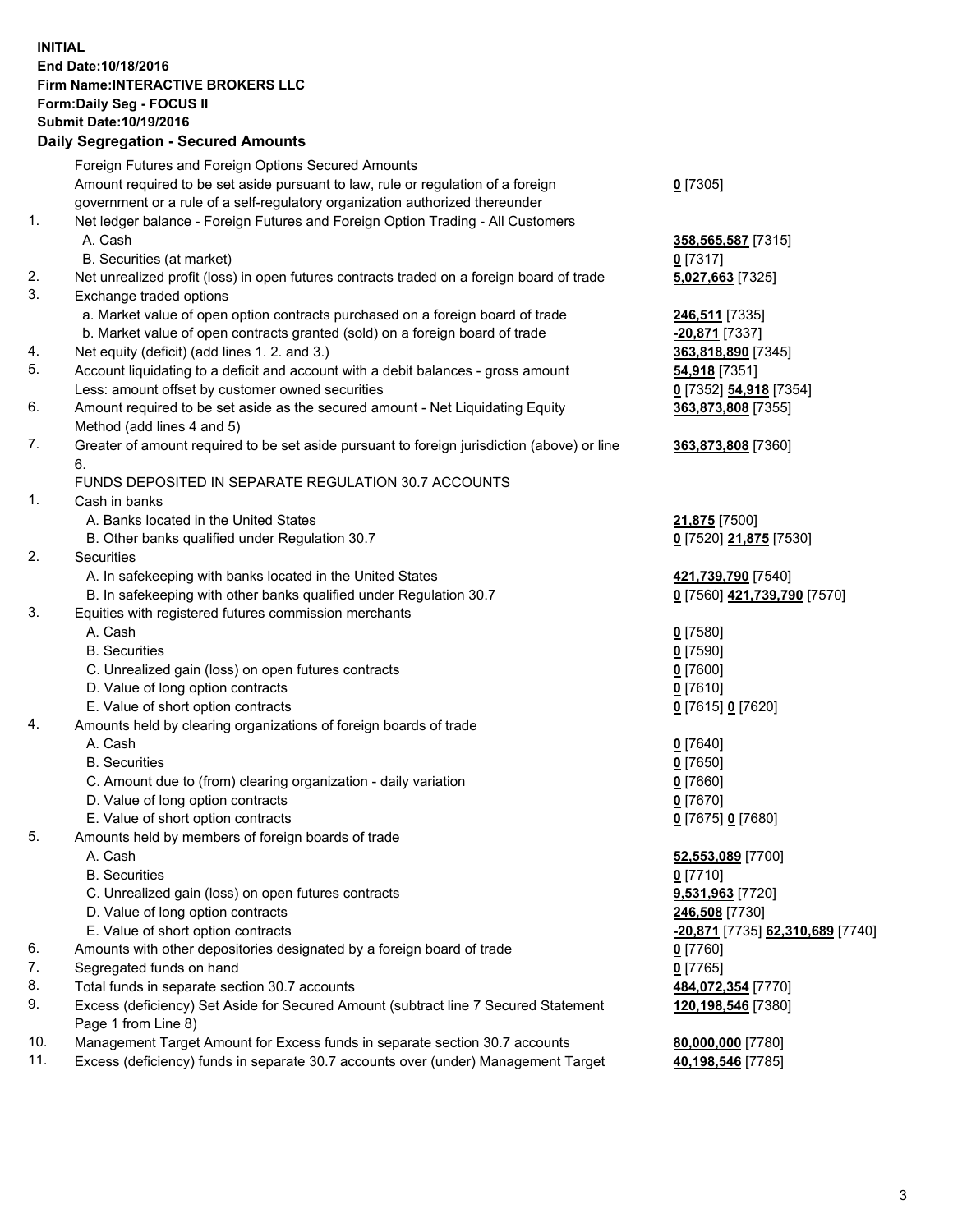**INITIAL End Date:10/18/2016 Firm Name:INTERACTIVE BROKERS LLC Form:Daily Seg - FOCUS II Submit Date:10/19/2016 Daily Segregation - Segregation Statement** SEGREGATION REQUIREMENTS(Section 4d(2) of the CEAct) 1. Net ledger balance A. Cash **3,042,393,480** [7010] B. Securities (at market) **0** [7020] 2. Net unrealized profit (loss) in open futures contracts traded on a contract market **19,472,664** [7030] 3. Exchange traded options A. Add market value of open option contracts purchased on a contract market **137,229,320** [7032] B. Deduct market value of open option contracts granted (sold) on a contract market **-204,709,552** [7033] 4. Net equity (deficit) (add lines 1, 2 and 3) **2,994,385,912** [7040] 5. Accounts liquidating to a deficit and accounts with debit balances - gross amount **60,828** [7045] Less: amount offset by customer securities **0** [7047] **60,828** [7050] 6. Amount required to be segregated (add lines 4 and 5) **2,994,446,740** [7060] FUNDS IN SEGREGATED ACCOUNTS 7. Deposited in segregated funds bank accounts A. Cash **79,669,786** [7070] B. Securities representing investments of customers' funds (at market) **1,979,074,884** [7080] C. Securities held for particular customers or option customers in lieu of cash (at market) **0** [7090] 8. Margins on deposit with derivatives clearing organizations of contract markets A. Cash **30,861,549** [7100] B. Securities representing investments of customers' funds (at market) **1,189,923,618** [7110] C. Securities held for particular customers or option customers in lieu of cash (at market) **0** [7120] 9. Net settlement from (to) derivatives clearing organizations of contract markets **10,677,632** [7130] 10. Exchange traded options A. Value of open long option contracts **137,226,636** [7132] B. Value of open short option contracts **-204,707,340** [7133] 11. Net equities with other FCMs A. Net liquidating equity **0** [7140] B. Securities representing investments of customers' funds (at market) **0** [7160] C. Securities held for particular customers or option customers in lieu of cash (at market) **0** [7170] 12. Segregated funds on hand **0** [7150] 13. Total amount in segregation (add lines 7 through 12) **3,222,726,765** [7180] 14. Excess (deficiency) funds in segregation (subtract line 6 from line 13) **228,280,025** [7190] 15. Management Target Amount for Excess funds in segregation **155,000,000** [7194]

16. Excess (deficiency) funds in segregation over (under) Management Target Amount Excess

**73,280,025** [7198]